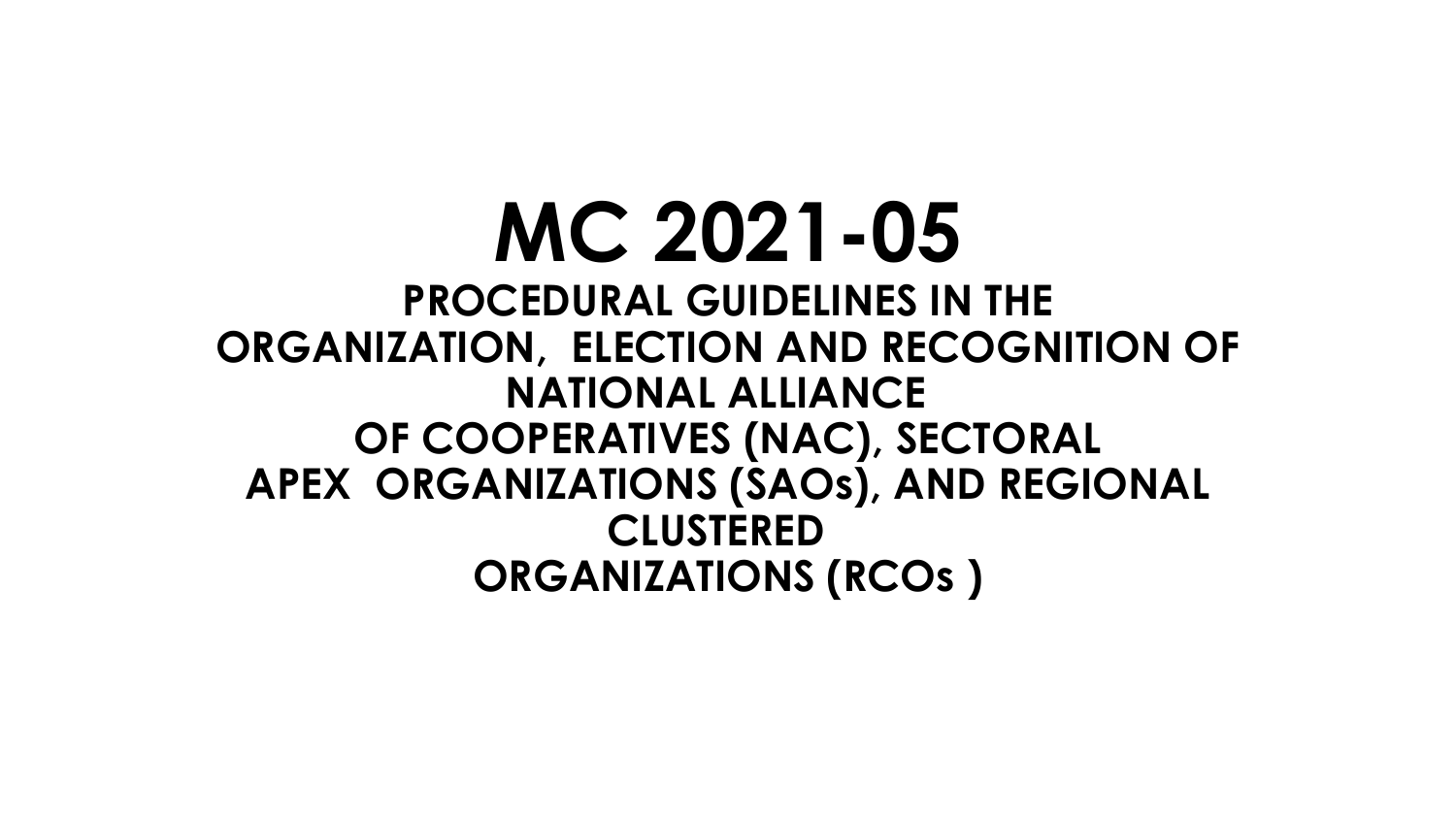#### **Regional Clustered | Sectoral Apex Organization Organization National Alliance of Cooperatives** To be organized in all regions including the Province of Palawan for each cluster. To be organized for each composed of two cluster (2) permanent representatives and one (1) alternate representative from

the sectoral apex organizations (SAOs) from each cluster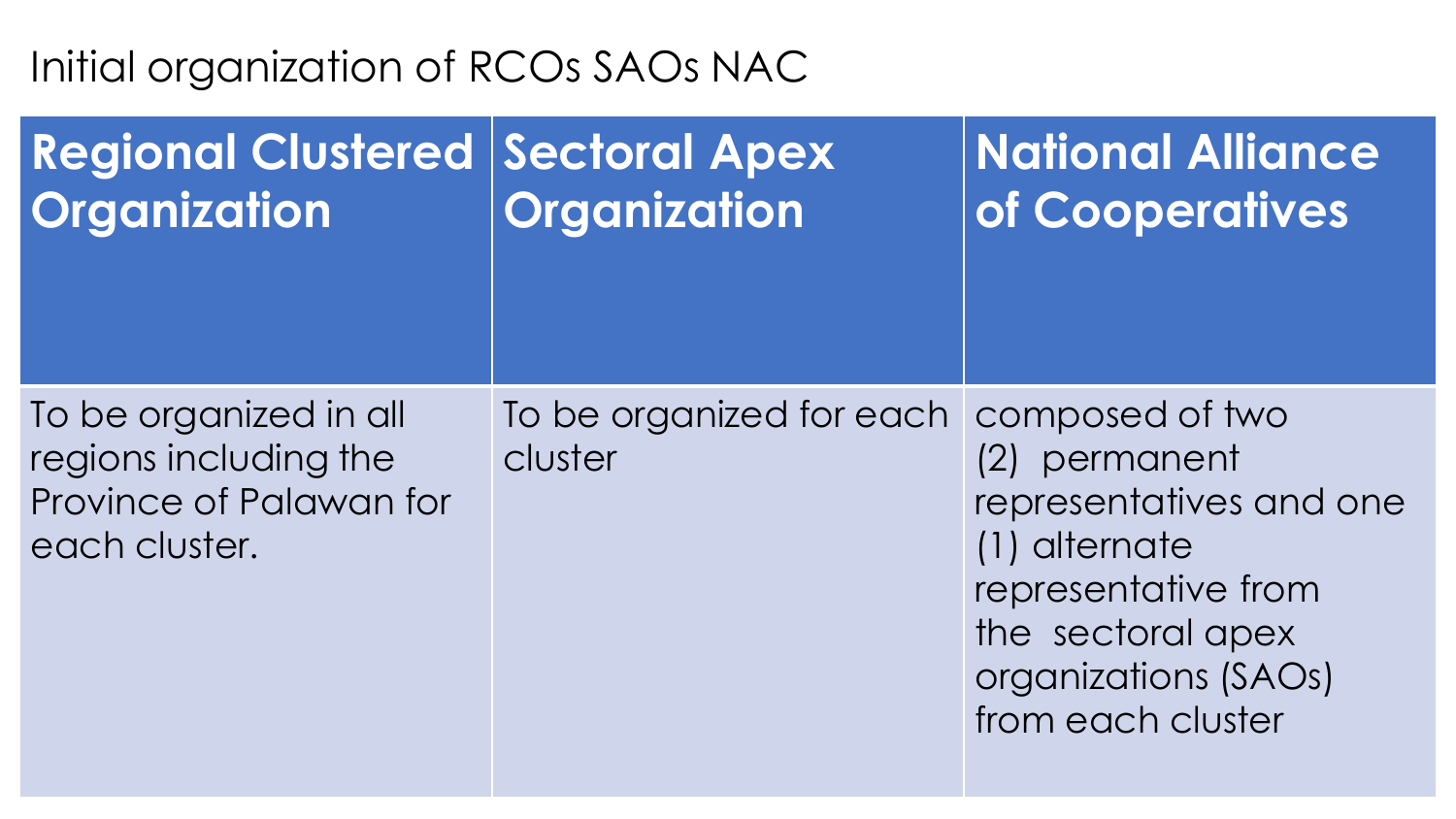### **Regional Clustered | Sectoral Apex Organization Organization**

- Credit and Financial Services, Banking, Insurance and Credit Surety Fund;
- Consumers, Marketing, Producers, and Logistics;
- Human Services: Health, Housing, Workers and Labor Service;
- Education, Advocacy, and Unions;
- Agriculture, Agrarian, Aquaculture, Farmers, Dairy and Fisherfolk; and
- Public Utilities: Electricity, Water, Communications and Transport.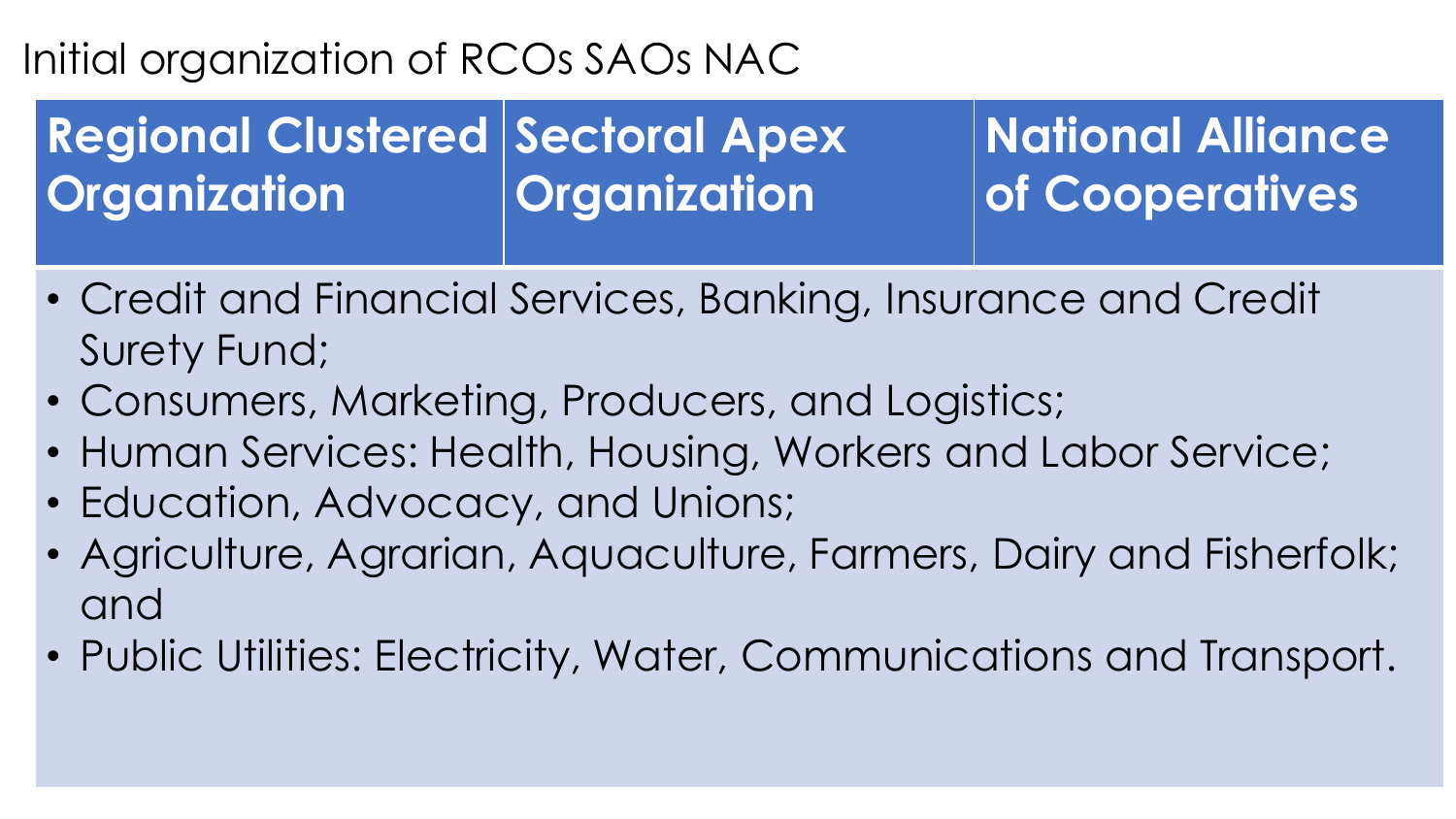| <b>Regional Clustered</b>                                                                                                        | Sectoral Apex                                                                                                                 | <b>National Alliance</b>                                                                      |
|----------------------------------------------------------------------------------------------------------------------------------|-------------------------------------------------------------------------------------------------------------------------------|-----------------------------------------------------------------------------------------------|
| Organization                                                                                                                     | Organization                                                                                                                  | of Cooperatives                                                                               |
| To be spearhead by<br>the CDA Regional<br>Offices in<br>coordination with the<br>respective CDA<br>board member<br>cluster heads | <b>CDA Head Office,</b><br>through the cluster<br>heads, shall<br>spearhead<br>the organization<br>of SAO for each<br>cluster | Under the supervision<br>of the CDA Head<br>Office, to be<br>spearheaded by the<br>CDA Board, |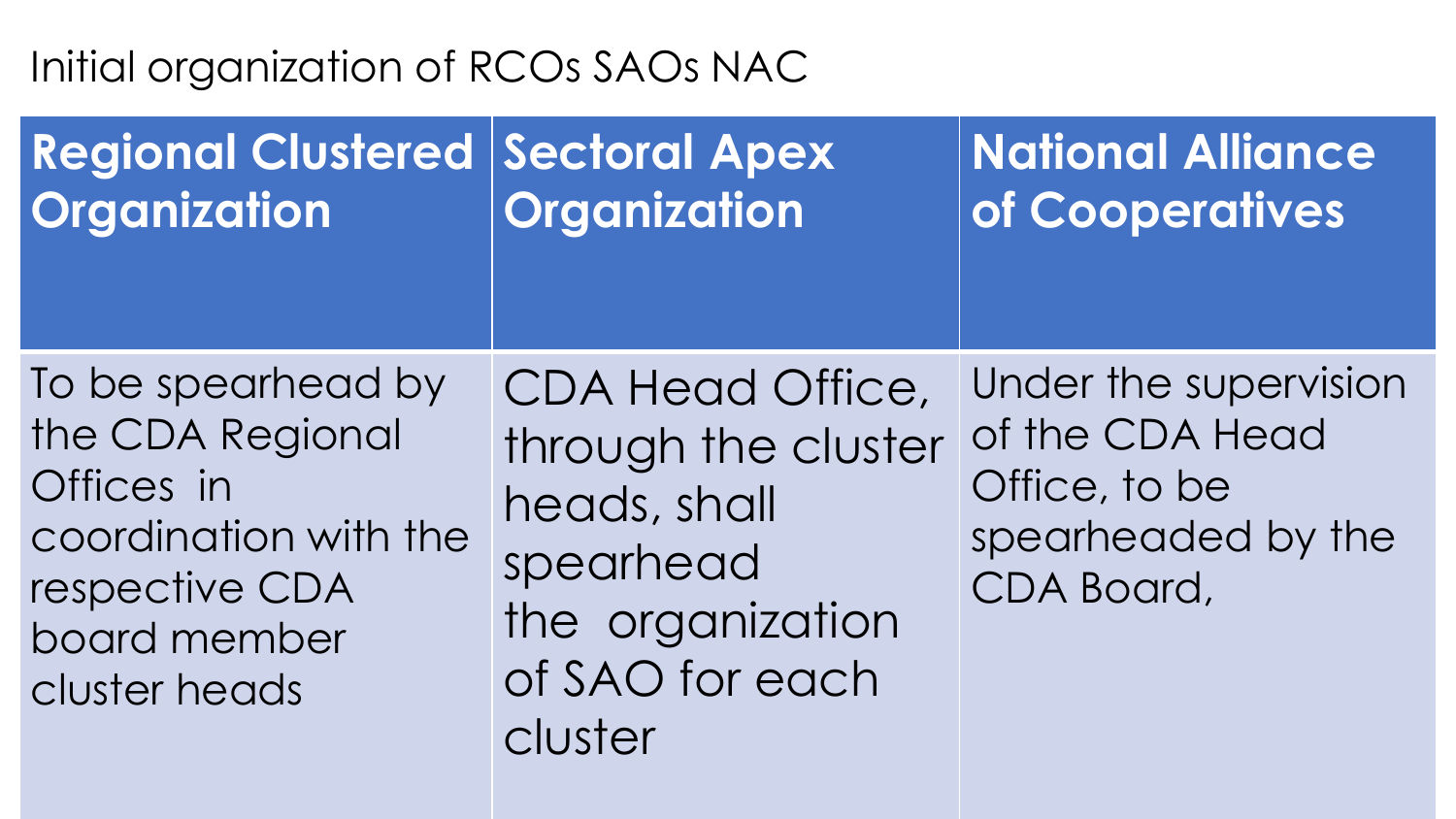- inventory of primary, secondary and tertiary cooperatives
- clustered on the basis of their authorized business activities as provided for in their Articles of Cooperation
- For multipurpose cooperatives, their main line of business shall be identified based on their submitted AFS and CAPRs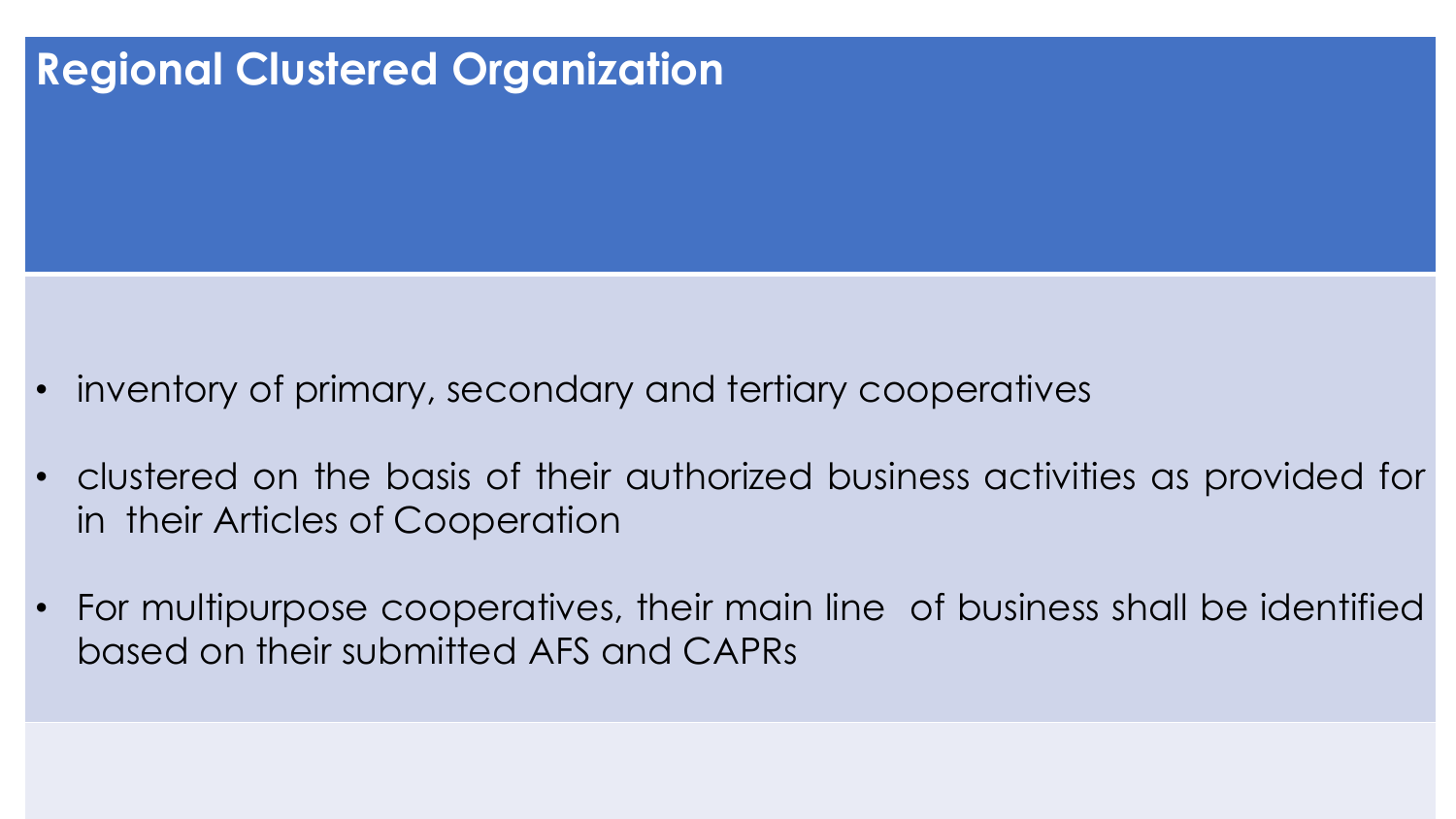- The Authority shall invite qualified cooperatives to attend the organizational meetings.
- (5) days prior to the conduct of the meetings, the cooperatives shall submit their official representatives.
- Official representatives must present a board resolution giving them the authority to represent the cooperative.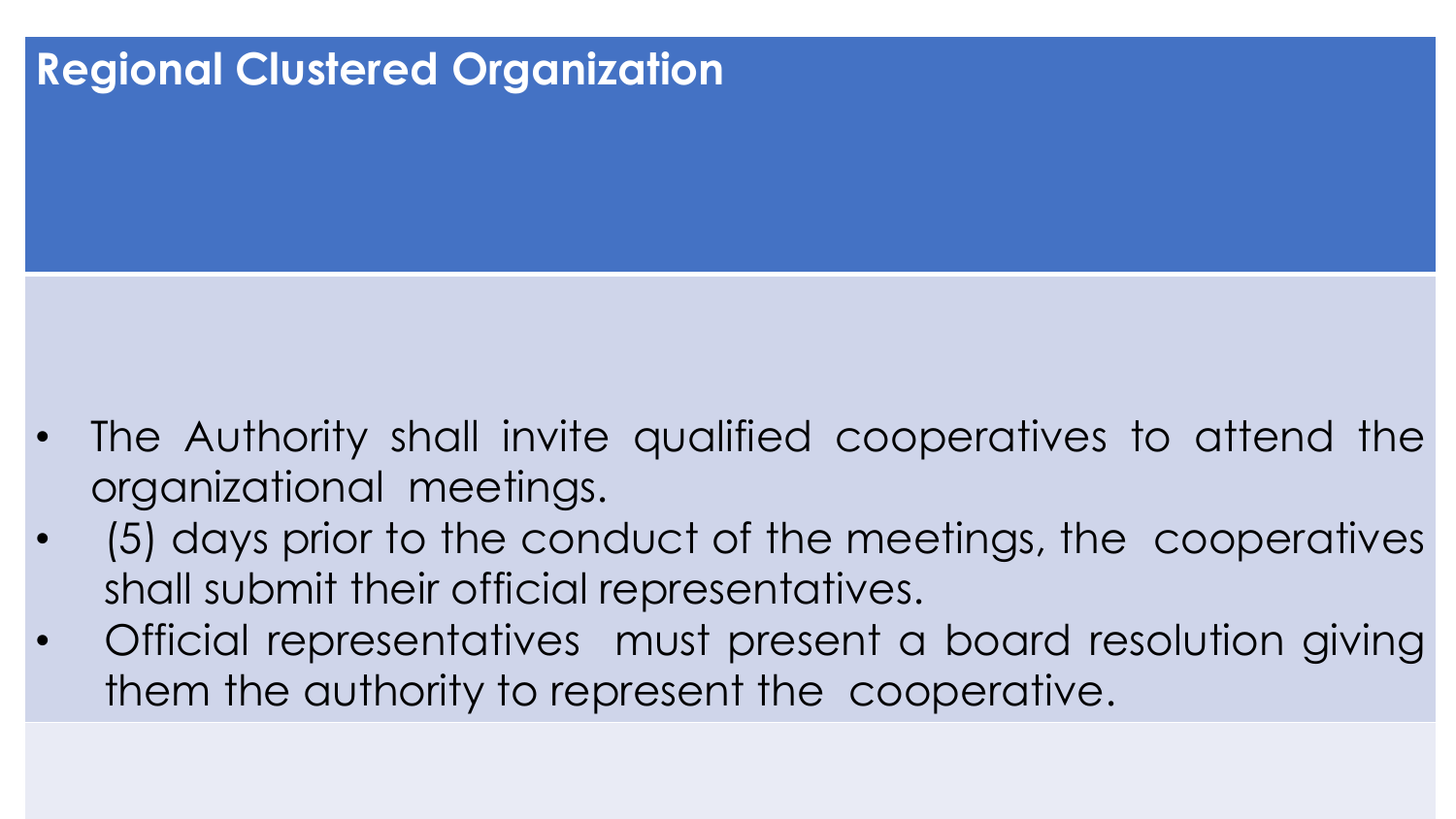- Multipurpose cooperatives shall identify their official representatives for each business activity.
- Newly registered cooperatives may participate in the meeting as observers.
- Conduct of meetings may be virtual, physical/face to face, or a combination of both;
- Organizational meetings must follow the agenda set forth in the Guidelines;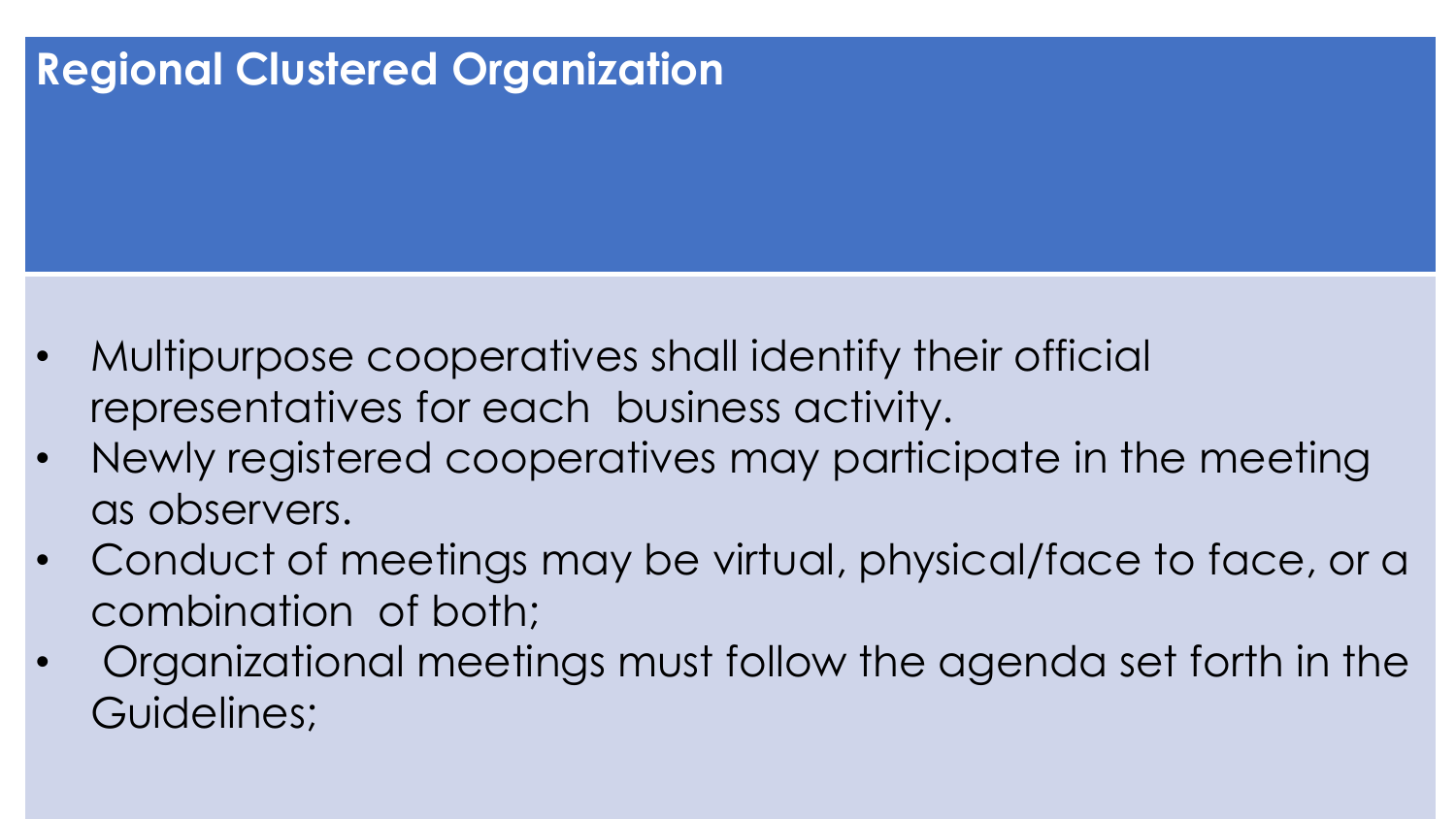- During an organizational meeting, the election of officers shall be conducted in a plenary.
- In the election of representatives, however, breakout sessions shall be done.
- Representatives shall be elected as follows:
- ❖ One (1) representative for each type of cooperatives;
- ◆ One (1) representative per province;
- ◆ One (1) representative per highly urbanized city
- ❖ In the case of NCR, one (1) representative for each district.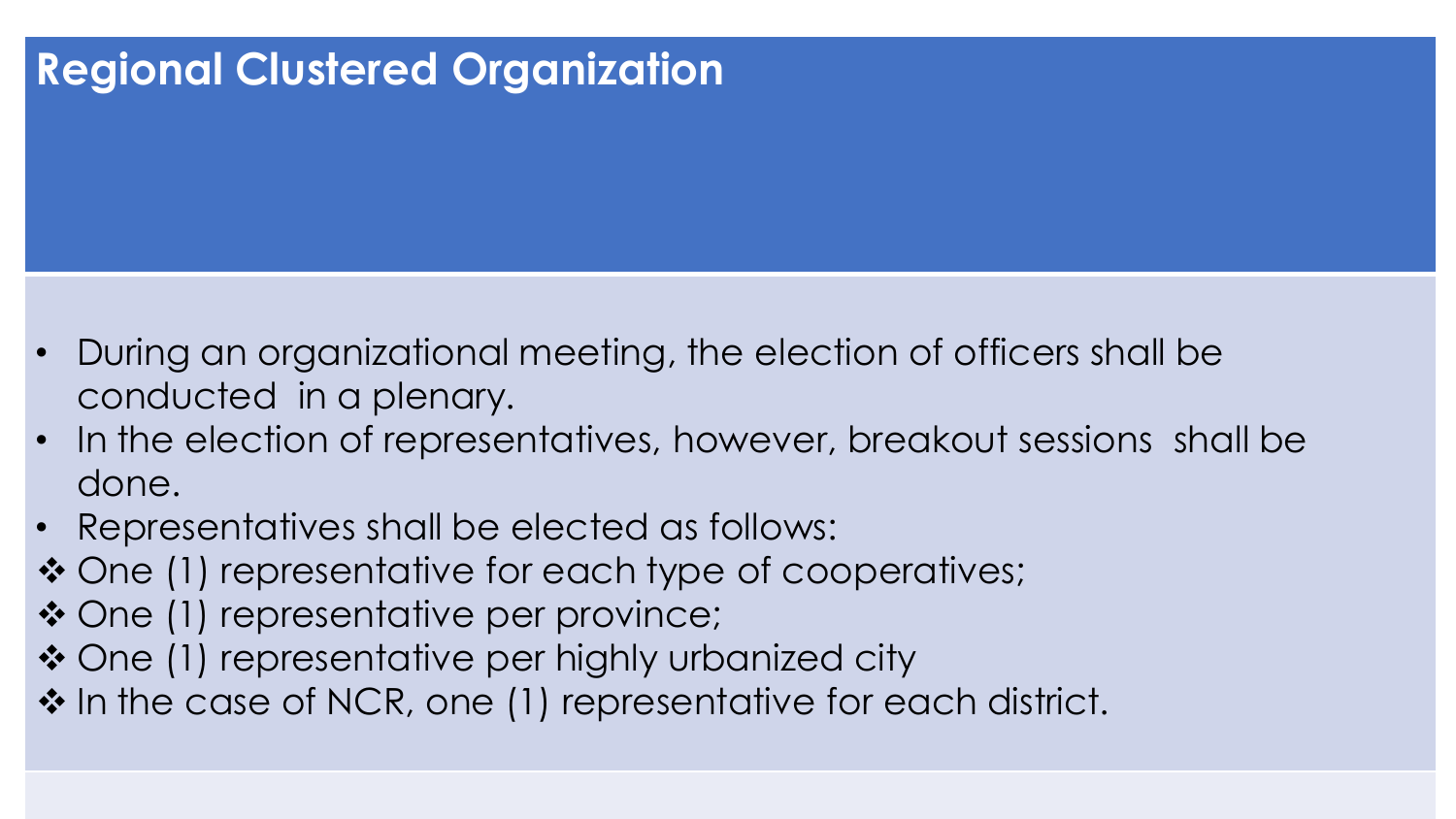#### **Regional Clustered | Sectoral Apex Organization Organization**

- The CDA regional offices shall submit to CDA cluster heads the official list of representatives for each RCO;
- The conduct of the organizational meeting for the SAO shall only be held after all the RCOs have been organized and recognized;
- The conduct of organizational meeting for the NAC shall only be held after all the SAOs have been organized and recognized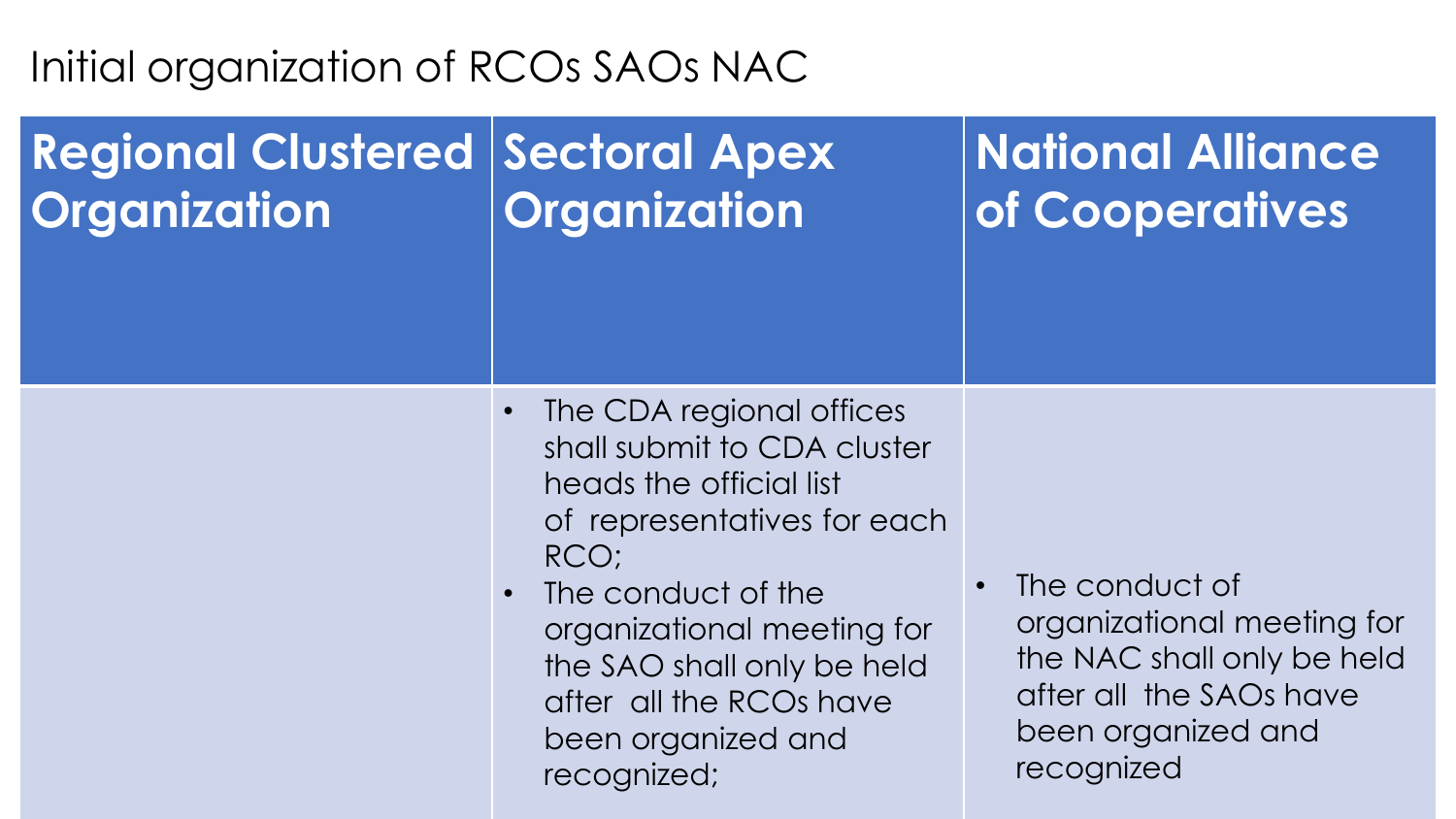#### **Regional Clustered | Sectoral Apex Organization Organization**

# **National Alliance of Cooperatives**

• Membership in RCOs shall come from all types and categories of cooperatives.

•

Multipurpose cooperatives may join more than one (1) cluster depending on the authorized business activities they are engaged in.

#### **Credit and Financial Services, Banking, Insurance and Credit Surety Fund**

- Presidents of the RCOs
- Two (2) representatives from cooperative banks
- Two (2) representatives from insurance cooperatives
- Two (2) representatives from Credit Surety Fund cooperatives

two (2) permanent representatives and one (1) alternate representative from the sectoral apex organizations (SAOs) from each of the six (6) clusters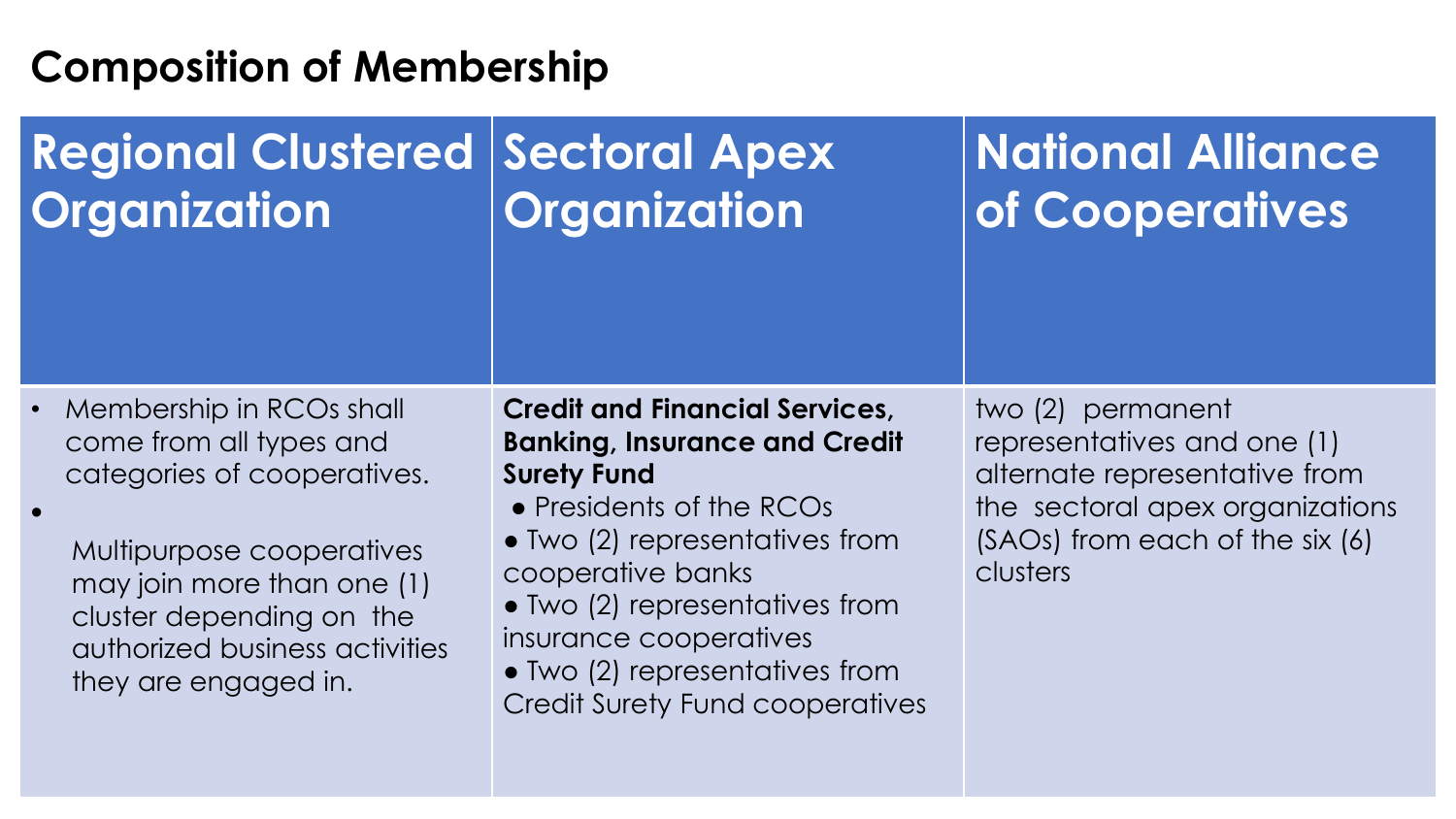#### **Regional Clustered | Sectoral Apex Organization Organization**

# **National Alliance of Cooperatives**

**Consumers, Marketing, Producers, and Logistics**

• Presidents of the RCOs **Human Services: Health, Housing, Workers, and Labor Service**

• Presidents of the RCOs

**Education, Advocacy, and Unions**

• Presidents of the RCOs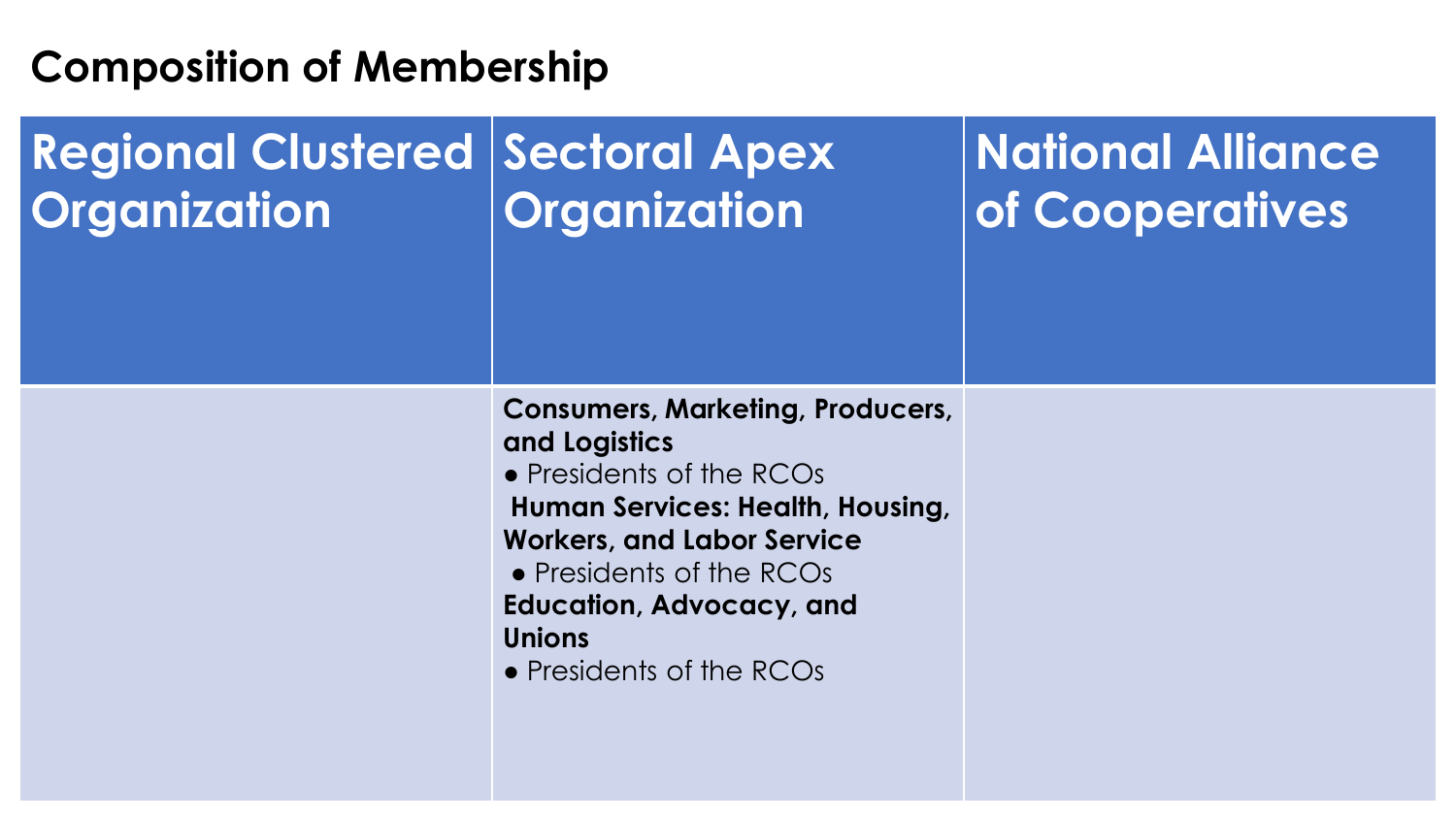#### **Regional Clustered | Sectoral Apex Organization Organization**

# **National Alliance of Cooperatives**

**Agriculture, Agrarian, Aquaculture, Farmers, Dairy and Fisherfolk** • Presidents of the RCOs **Public Utilities: Electricity,** 

**Water, Communications and Transport**

• Presidents of the RCOs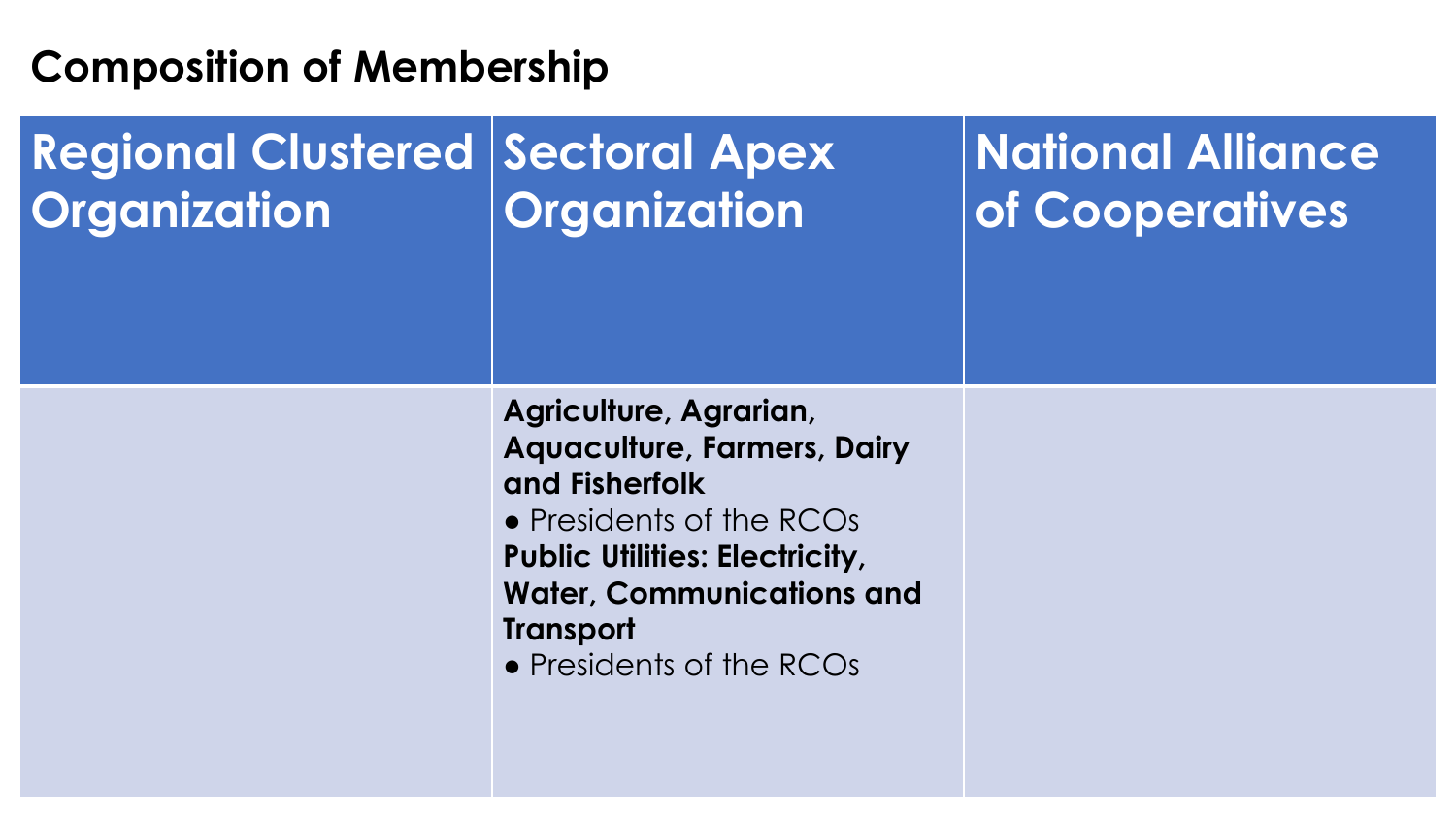#### **Regional Clustered | Sectoral Apex Organization Organization**

- Once approved, the identified cooperatives shall be convened by their respective cluster heads to elect their representatives.
- Upon the recommendation of a cluster head, the CDA Board may include additional members in the SAO for each cluster.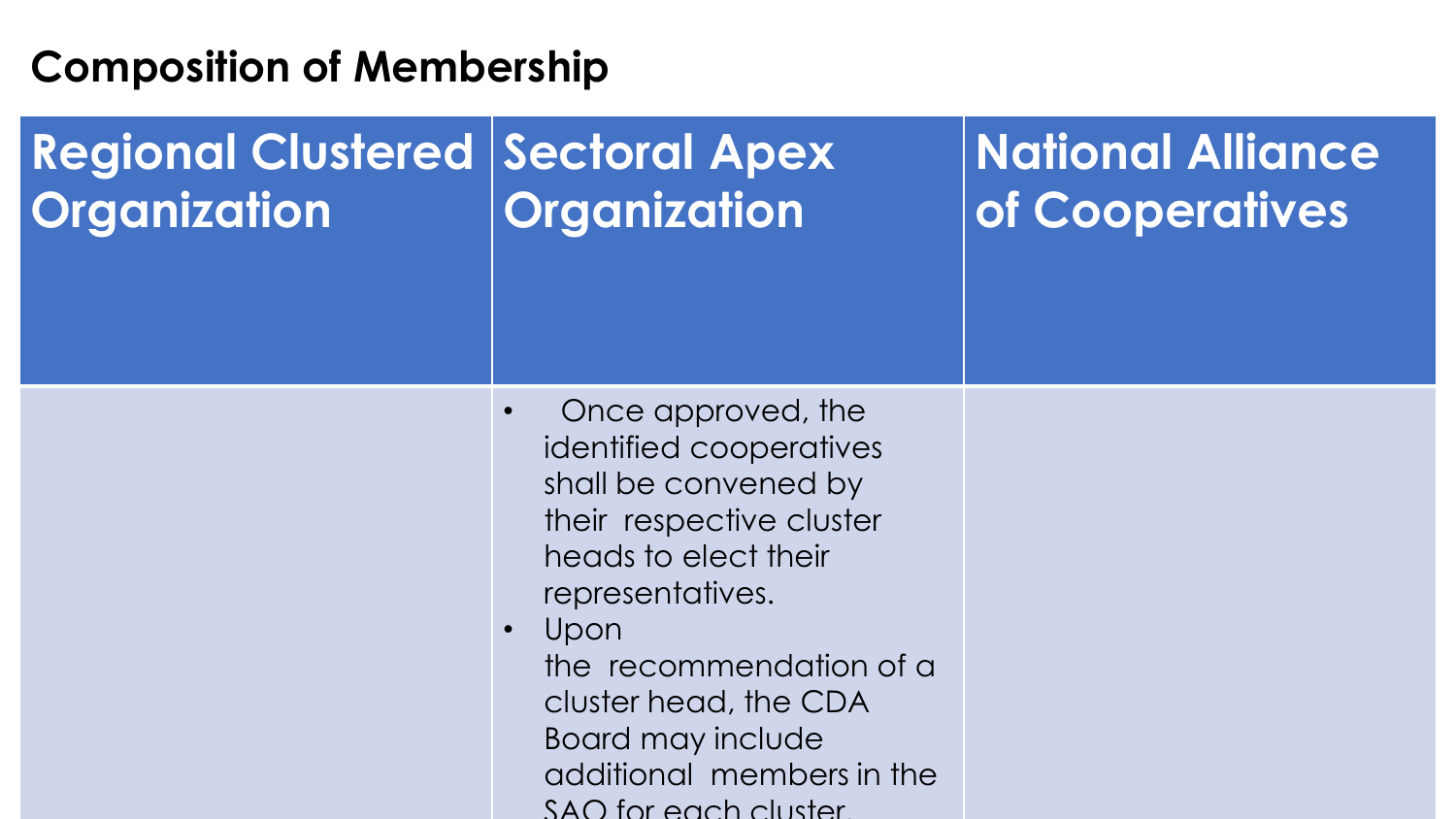## **OFFICERS**

| <b>Regional Clustered Sectoral Apex</b><br>Organization                                                                   | Organization                                                                                                     | <b>National Alliance</b><br>of Cooperatives                                  |
|---------------------------------------------------------------------------------------------------------------------------|------------------------------------------------------------------------------------------------------------------|------------------------------------------------------------------------------|
| a) President<br>b) Vice-President<br>c) Representatives, as<br>specified in Section 2 (8)<br>d) Secretary<br>e) Treasurer | a) President<br>b) Vice-President<br>c) Alternative representative in<br>the NAC<br>d) Secretary<br>e) Treasurer | President<br><b>Vice President</b><br>Secretary<br>Treasurer<br>(MC 2020-28) |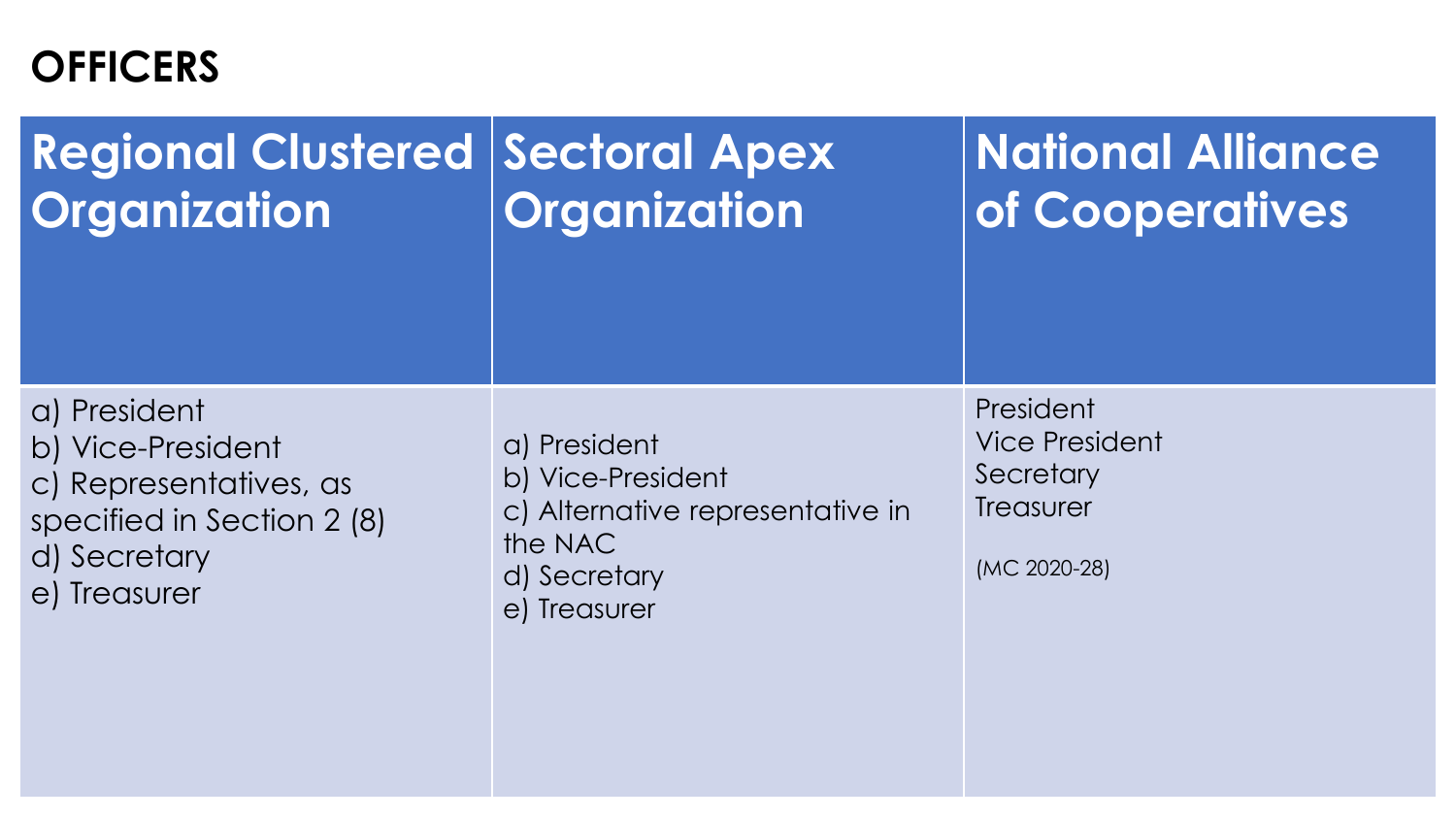## **OFFICERS**

#### **Regional Clustered | Sectoral Apex Organization Organization**

- The President and the Vice President shall represent the SAO in the NAC,
- while the representative shall act as alternate in the absence of either the President or the Vice President.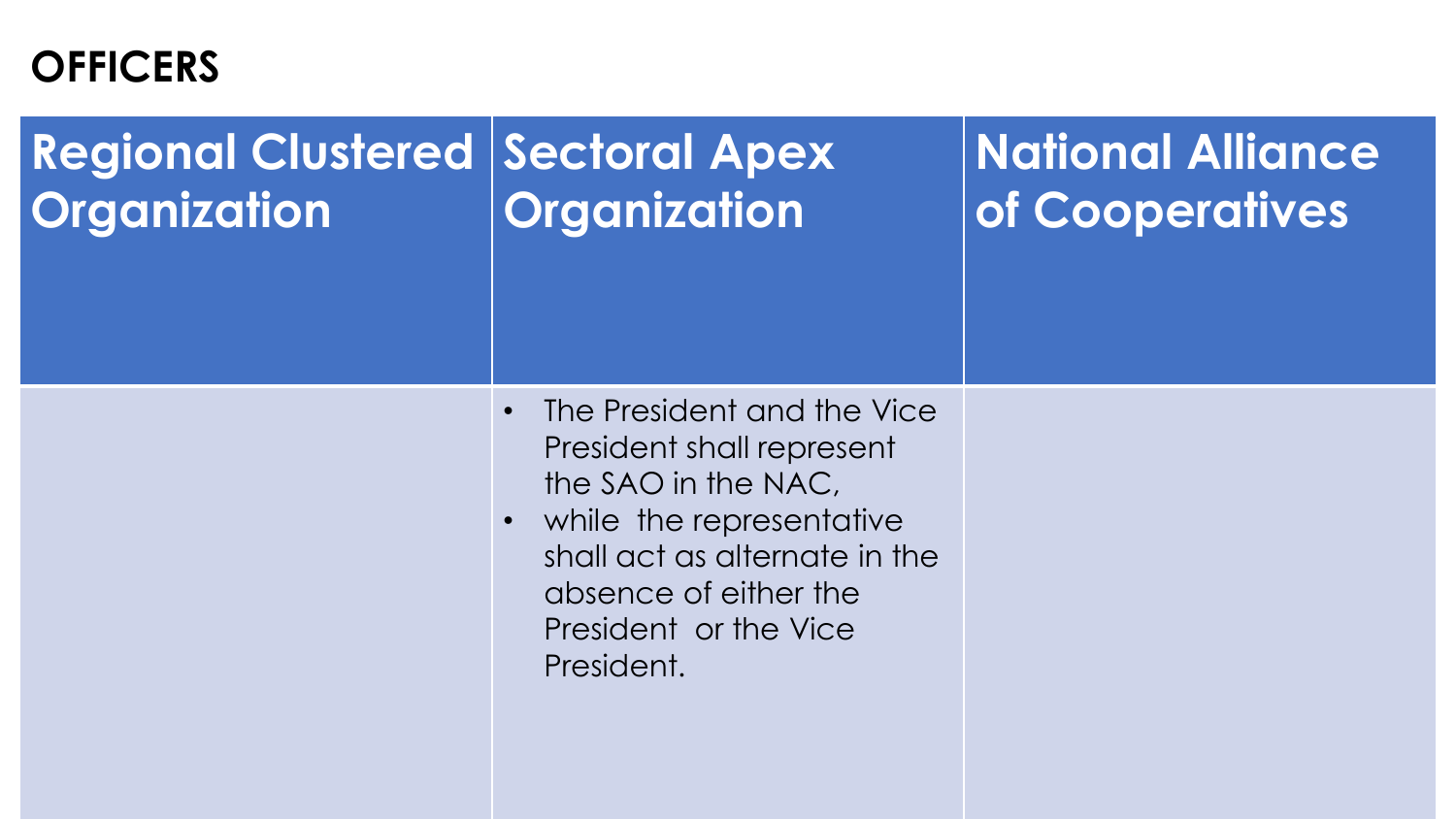#### **Regional Clustered | Sectoral Apex Organization Organization**

**National Alliance of Cooperatives**

The organizational meeting shall follow the agenda set forth in this Guidelines;

The order of business at the meeting of NAC, SAOs, and RCOs shall be as follows: a) Invocation

- b) National Anthem
- Cooperative Pledge
- d) Call to Order
- e) Roll Call
- f) Determination of quorum
- g) Presentation of the Legal Bases of NAC, SAOs and RCOs
- Relevant provisions in RA 11364 and IRR;
- h) Duties and responsibilities of the officers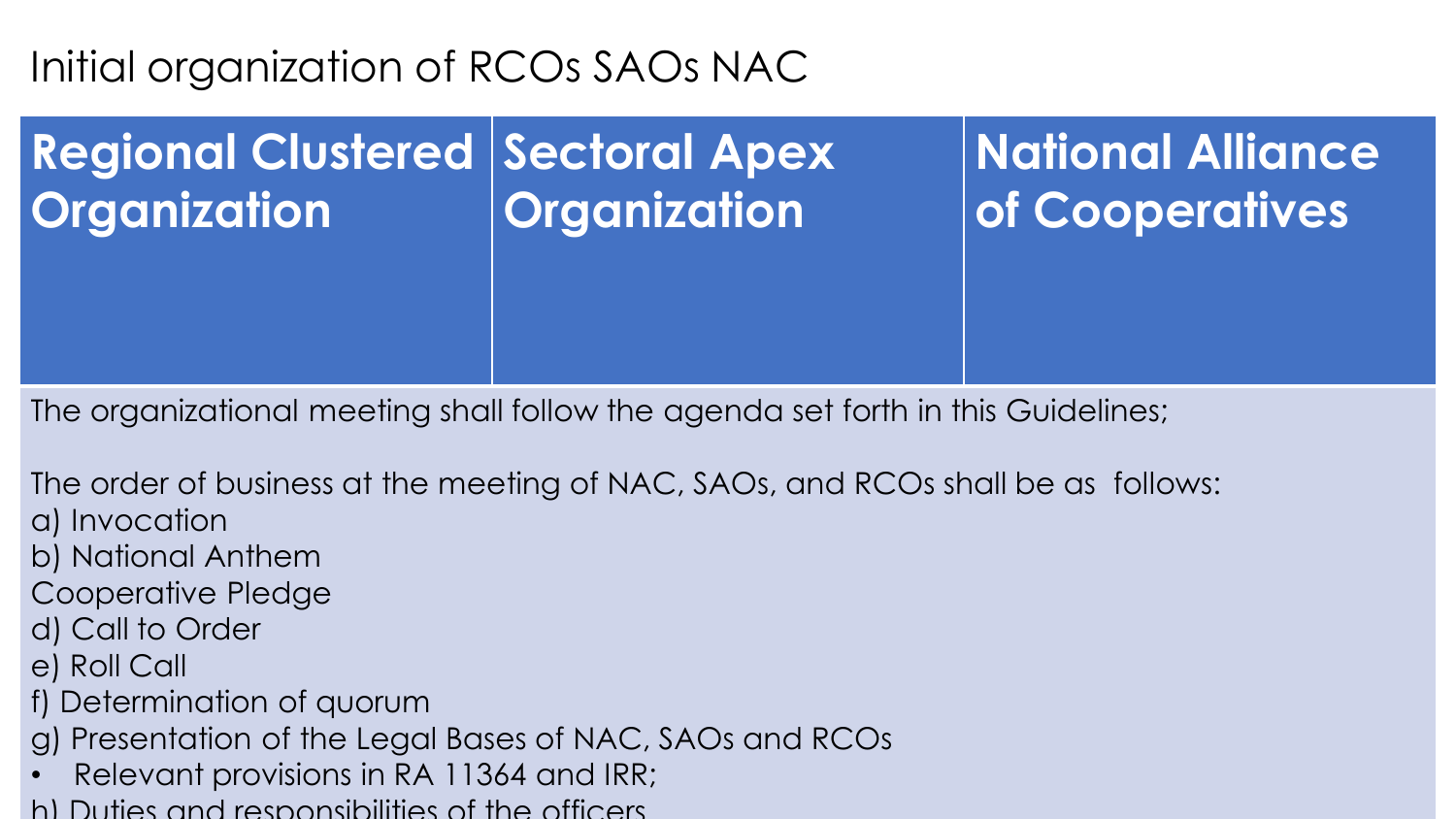

## **QUORUM**.

A quorum during the organizational meeting shall be:

- RCOs 25% of qualified cooperatives
- $\bullet$  SAOs 50\%
- $\bullet$  NAC 100%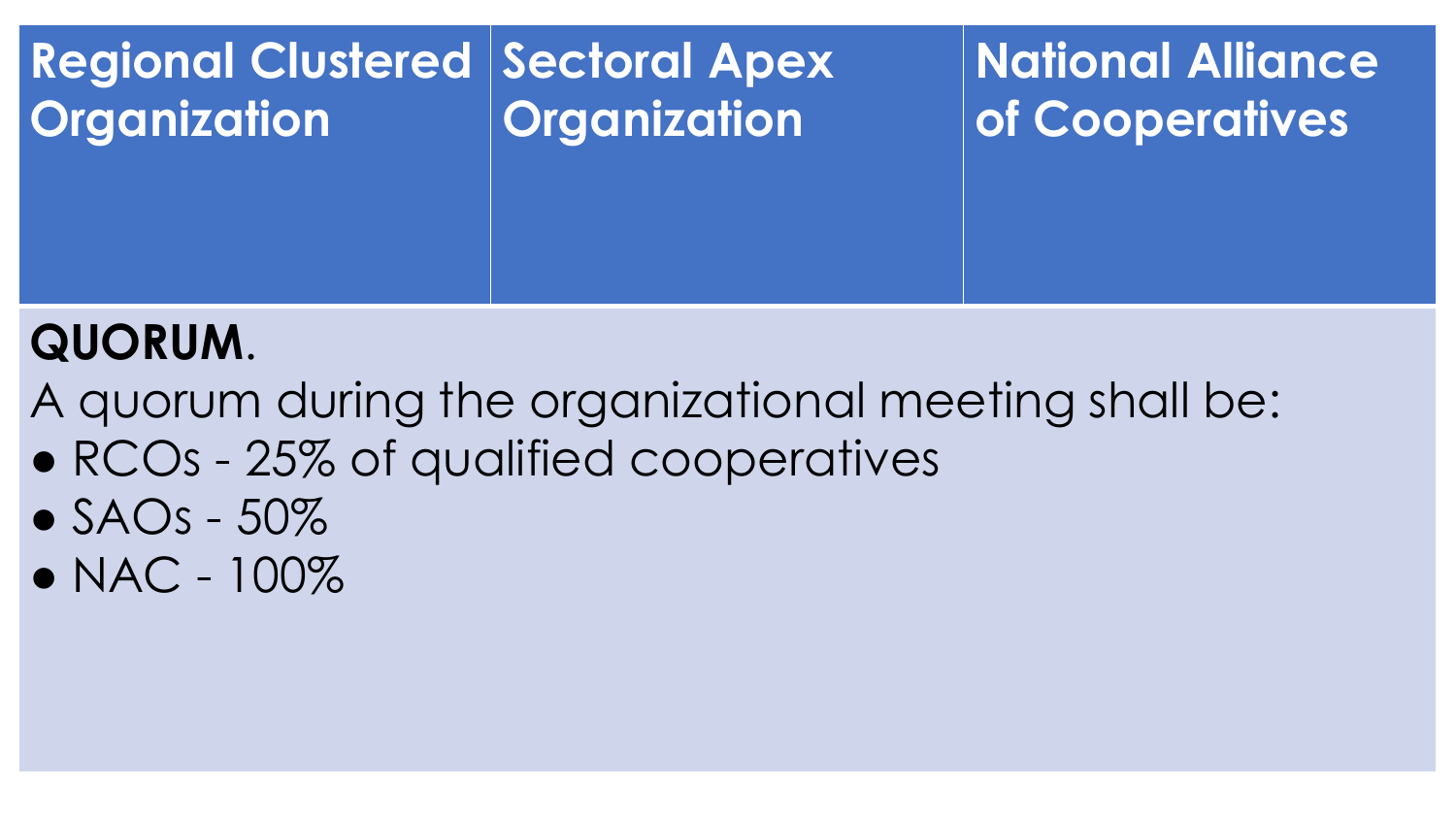## **Election of Officers and voting: NOMINATIONS**

#### **Regional Clustered | Sectoral Apex Organization Organization**

- Candidates for election of officers shall be through nominations during the meeting.
- Nominations can be virtual, face to face or a combination of both.
- For succeeding elections, the conduct of elections shall be in accordance with the internal rules to be adopted by NAC, SAOs and RCOs, respectively, as approved by the Authority.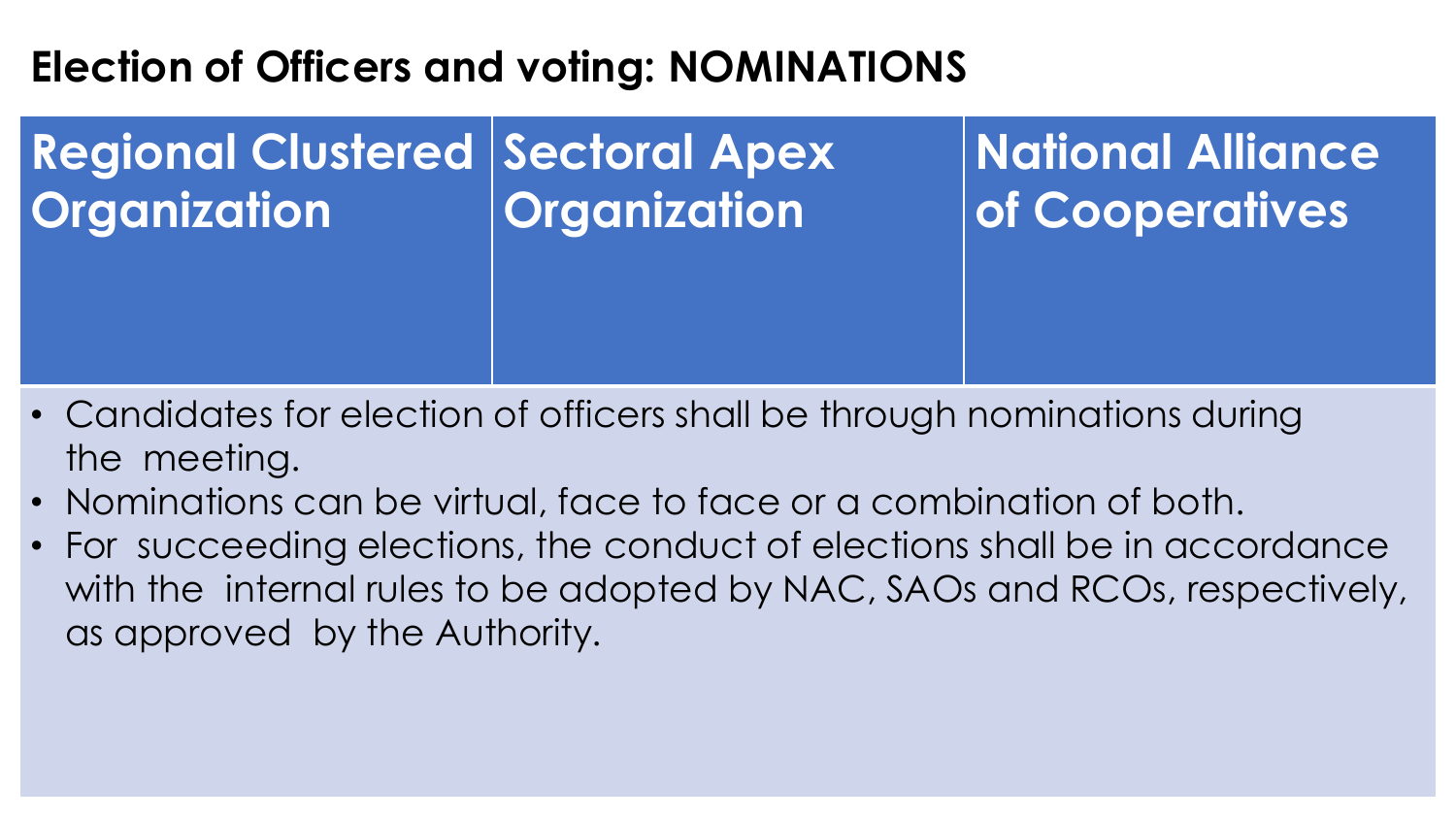## **Election of Officers and voting: NOMINATIONS**

**Regional Clustered | Sectoral Apex Organization Organization**

- Those nominated may decline the nomination and said nominee(s) shall not be included in the ballot
- If a nominee is eligible for the office and does not expressly decline such nomination, he/she shall be considered as a candidate.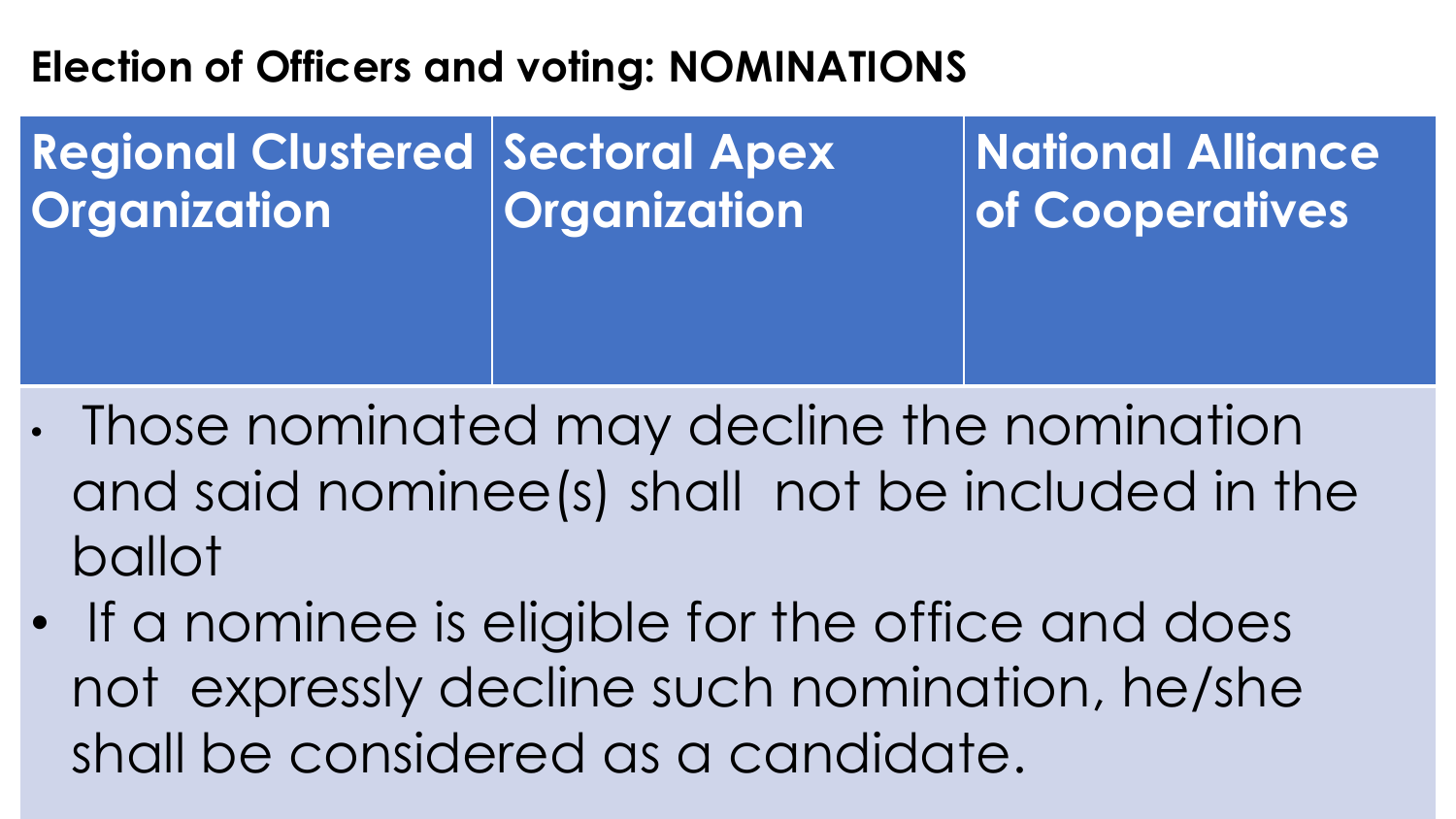## **Election of Officers and voting: NOMINATIONS**

#### **Regional Clustered | Sectoral Apex Organization Organization**

- For multipurpose cooperatives, the representative can only be nominated as an officer in the cluster where they have their main line of business
- as determined by the CDA regional office
- on the basis of the submitted financial statements and/or Cooperative Annual Progress Report.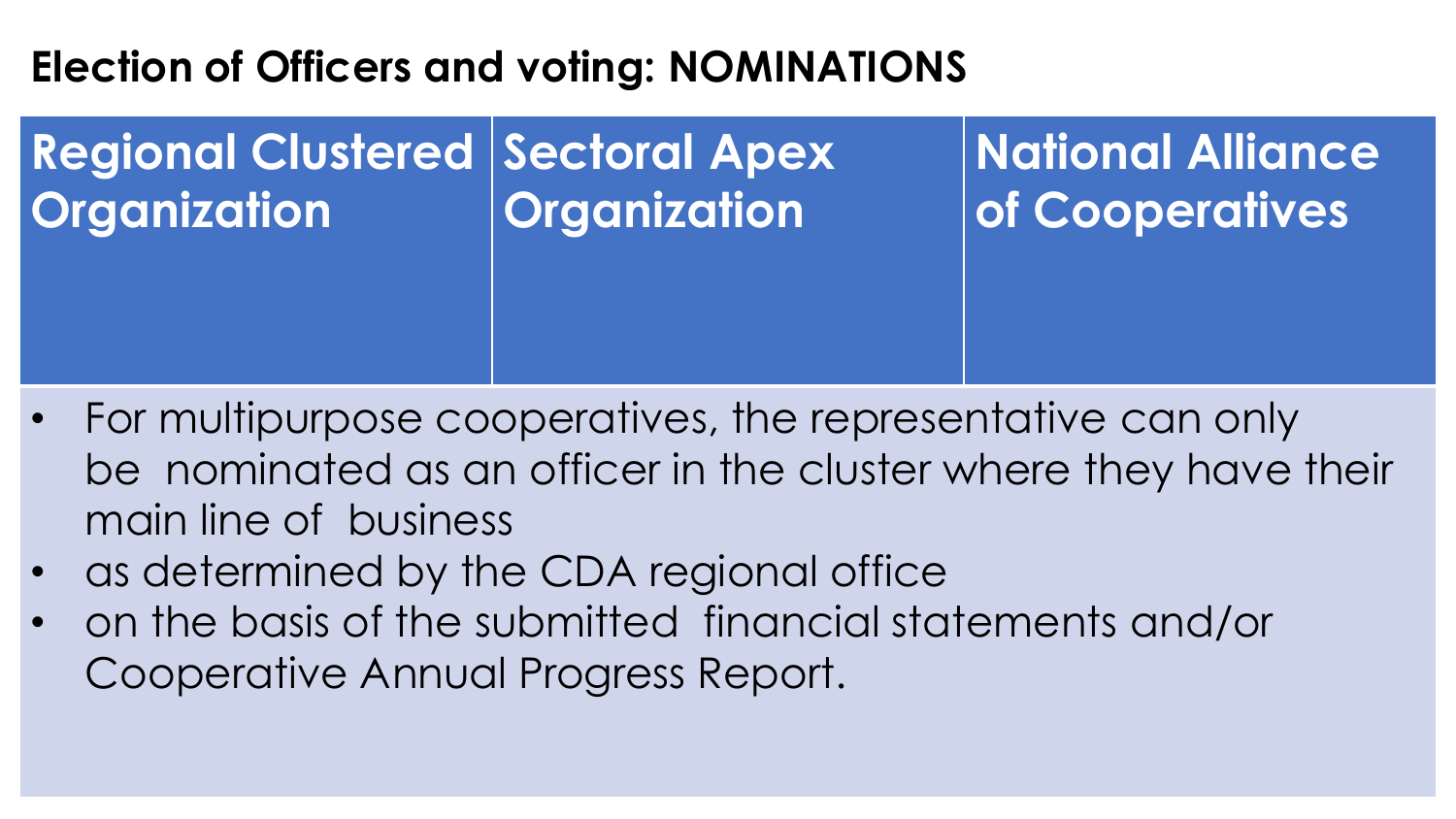## **Election of Officers and voting: CONDUCT OF ELECTIONS**

**Regional Clustered | Sectoral Apex Organization Organization**

**National Alliance of Cooperatives**

1. Election may be virtual or through electronic means or face to face or a combination of virtual and face to face.

2. The Authority shall declare the floor open for nomination for each position.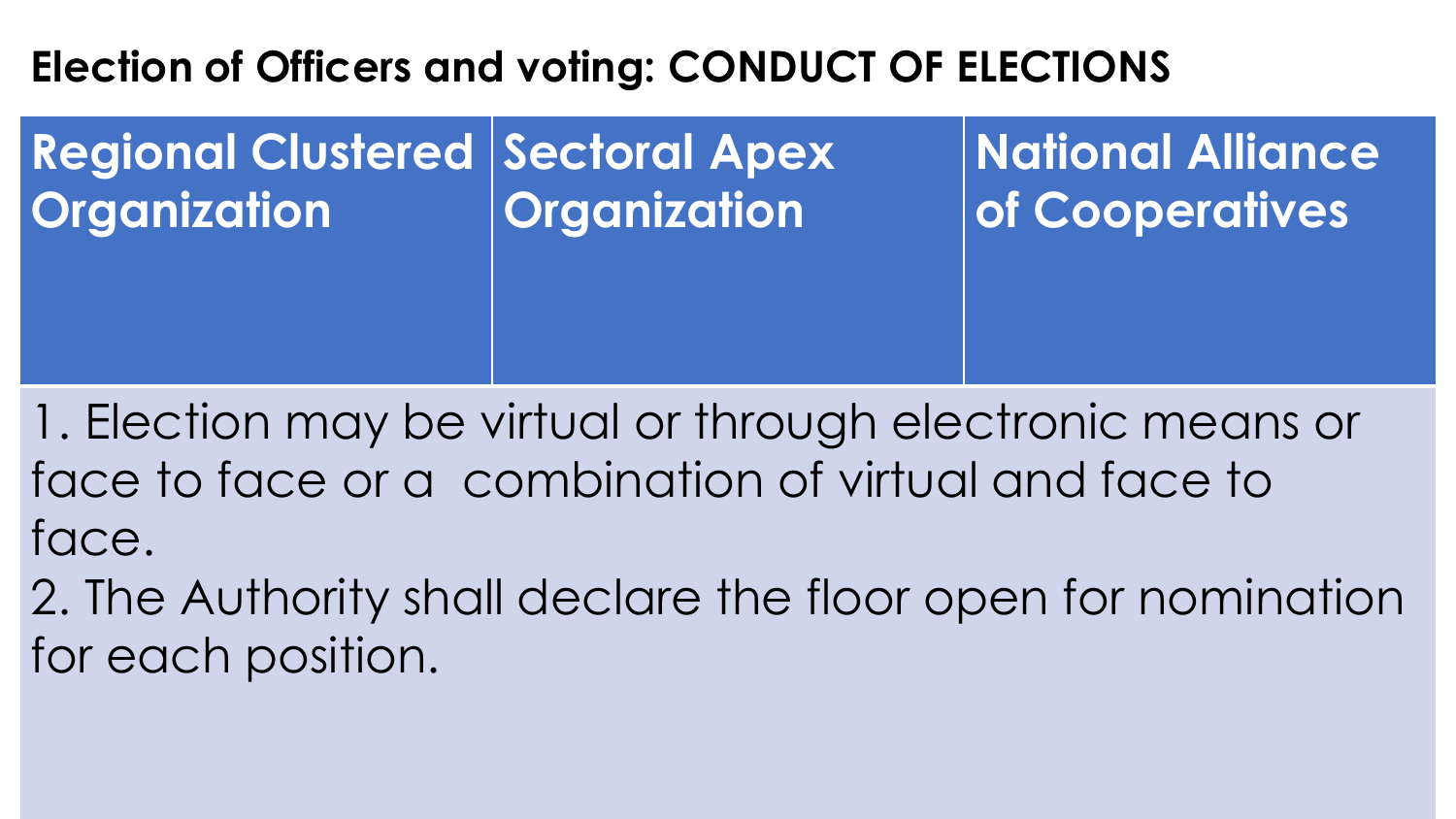## **Election of Officers and voting: CONDUCT OF ELECTIONS**

#### **Regional Clustered | Sectoral Apex Organization Organization**

**National Alliance of Cooperatives**

3. Anyone can move to close the nomination and after it is seconded, the election shall proceed. If there is only one nominee, he/she shall be proclaimed as the winning candidate. In case of two or more nominees, casting of votes shall proceed.

4. The Authority shall canvass the votes right after casting. Counting and tallying shall follow thereafter and shall be shown to the members.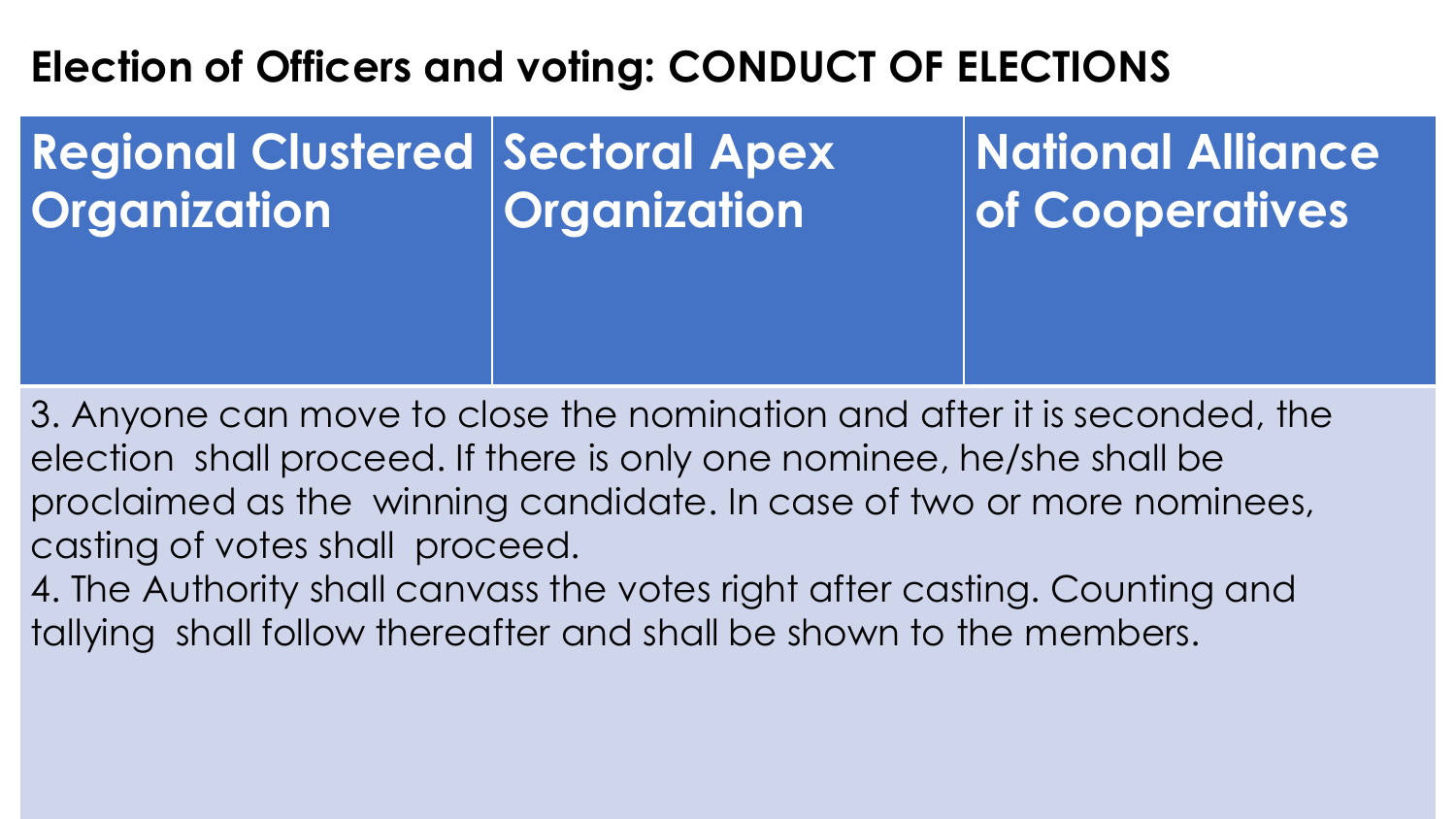## **Election of Officers and voting: CONDUCT OF ELECTIONS**

**Regional Clustered | Sectoral Apex Organization Organization**

**National Alliance of Cooperatives**

5. In case of a tie, the winner shall be determined by drawing lots. 6. If there is no objection to the results, the Authority shall proclaim the winning candidate/s.

7. In case of protest, the same shall be decided by the body during the said meeting.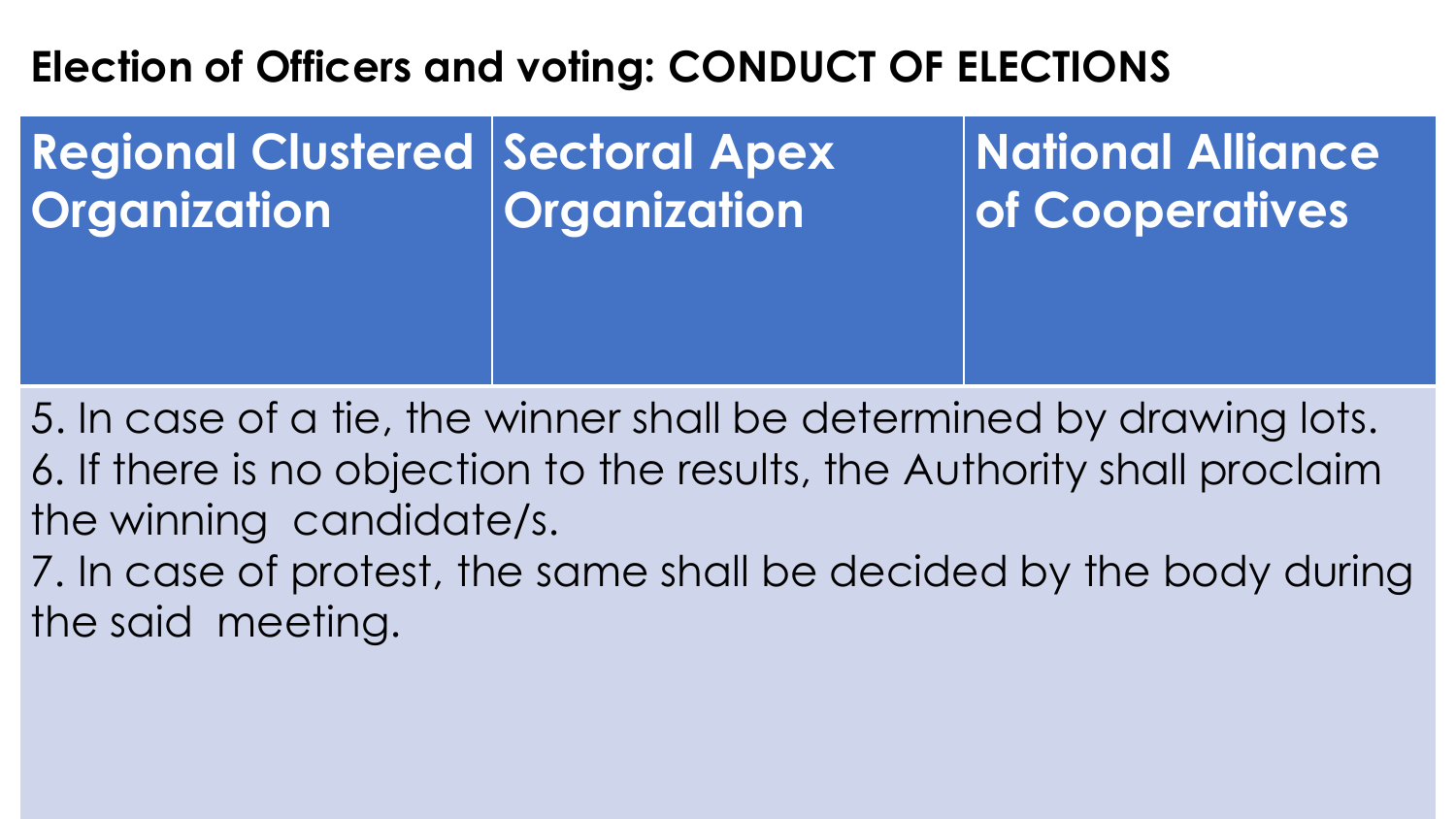| <b>Regional Clustered</b>                                                                                                                                | <b>Sectoral Apex</b>                                                                                                         | <b>National Alliance</b>                                                                                                     |
|----------------------------------------------------------------------------------------------------------------------------------------------------------|------------------------------------------------------------------------------------------------------------------------------|------------------------------------------------------------------------------------------------------------------------------|
| <b>Organization</b>                                                                                                                                      | <b>Organization</b>                                                                                                          | of Cooperatives                                                                                                              |
| Once organized, the<br>officers elected shall file<br>with the CDA Regional<br>Office an application for<br>recognition as stated in<br>this Guidelines. | Once organized, the<br>officers elected shall file<br>the application for<br>recognition with the<br><b>CDA Head Office.</b> | Once organized, the<br>elected officers shall file<br>the application for<br>recognition with the<br><b>CDA Head Office.</b> |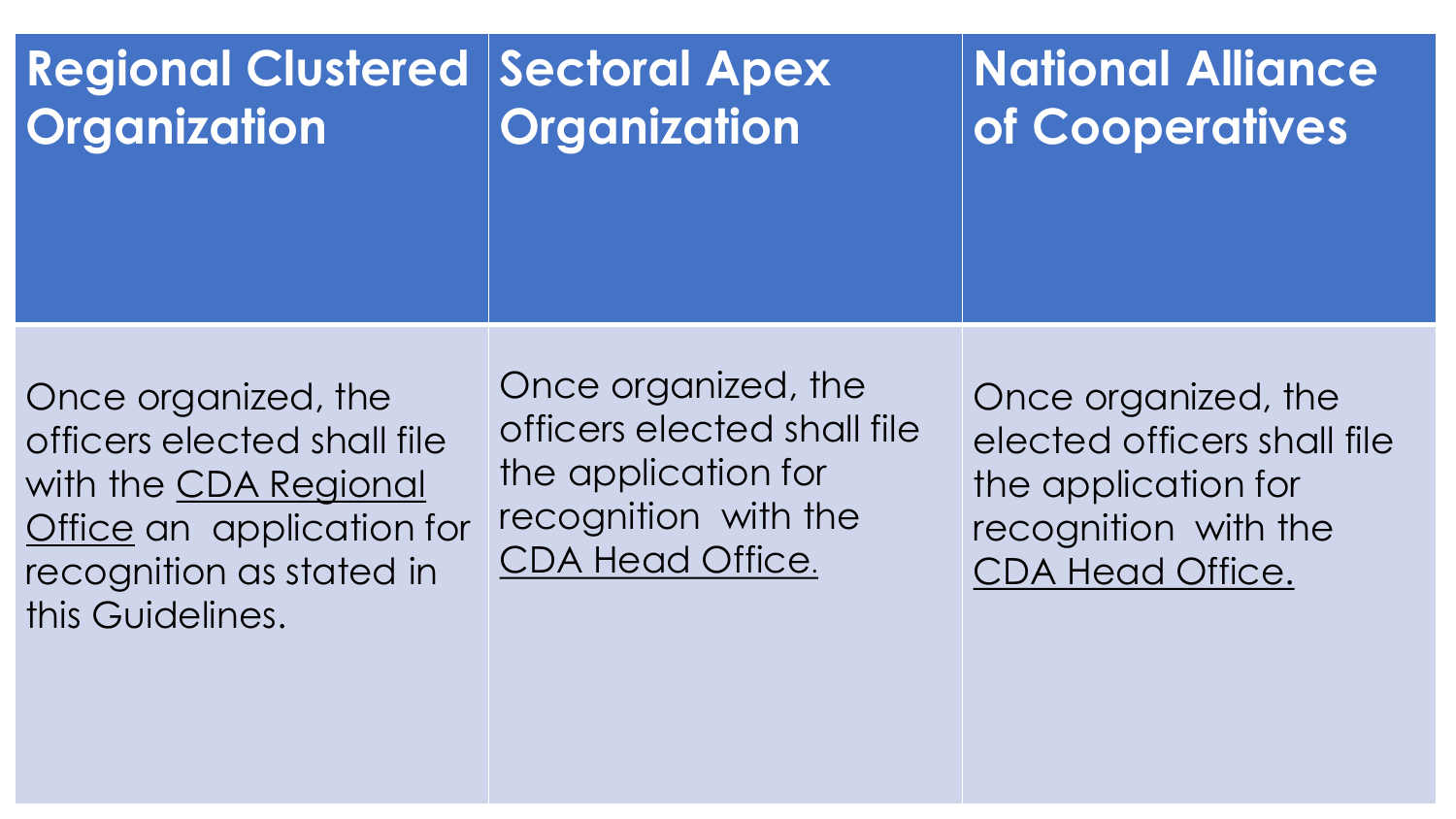### **RECOGNITION OF THE NAC, SAOs, AND RCOs**

#### **Regional Clustered | Sectoral Apex Organization Organization**

- The recognition of the NAC, SAOs and RCOs shall be in accordance with the requirements in MC No. 2020-28.
- The application for recognition shall be submitted to the Authority within fifteen (15) days from its organization.